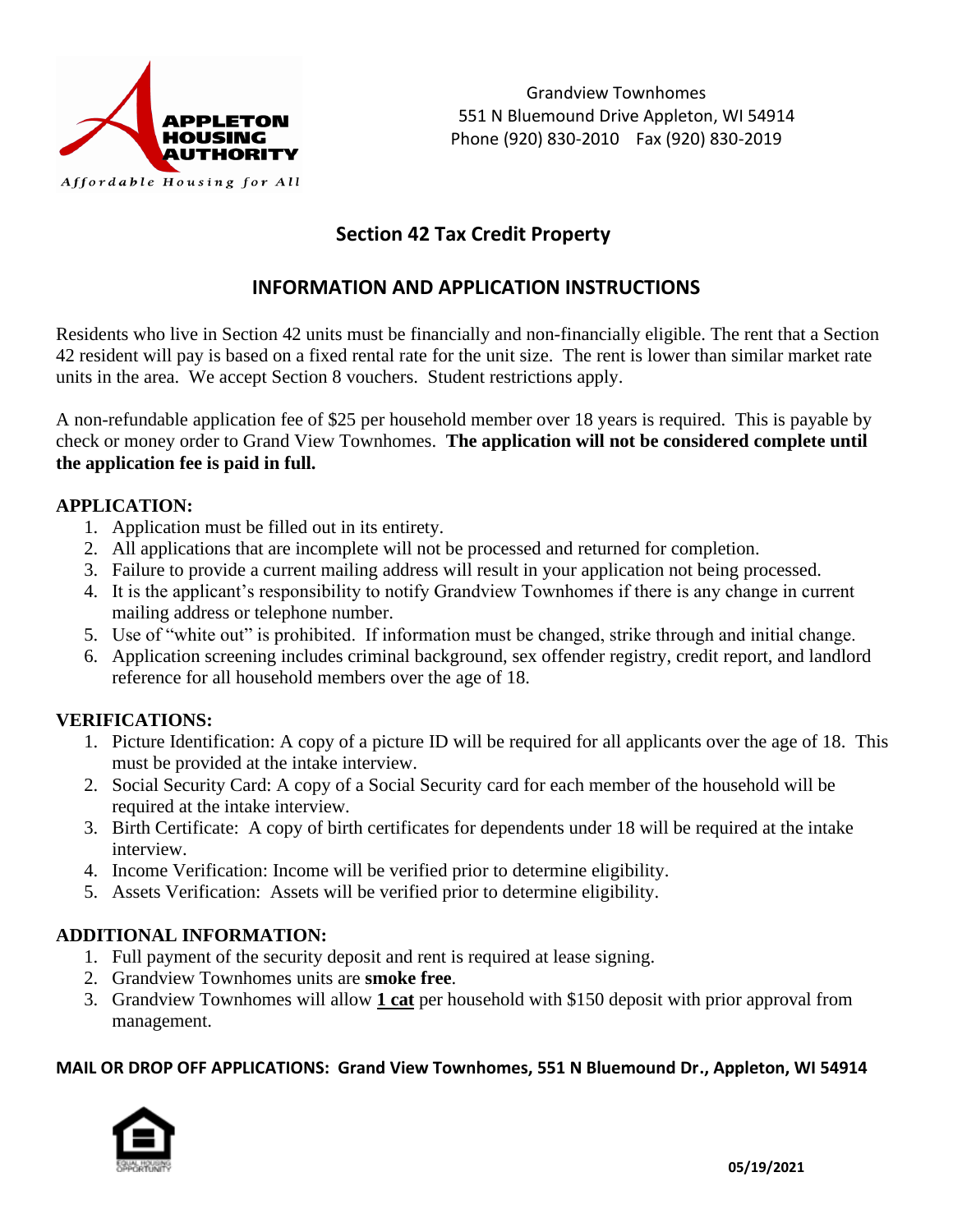## **Effective April 18, 2022**

WI Standard Multifamily Tax Subsidy Project Maximum Income

| <b>Outagamie County</b> |          |          |          |          |          |          |
|-------------------------|----------|----------|----------|----------|----------|----------|
| Income Limits           | 1 person | 2 person | 3 person | 4 person | 5 person | 6 person |
| 30% County              | 20,100   | 22,980   | 25,860   | 28,710   | 31,020   | 33,330   |
| Median Income           |          |          |          |          |          |          |
| <b>HOME Limit 2021</b>  | same     | 20,600   | 23,150   | 25,700   | 27,800   | 29,850   |
| 50% County              | 33,500   | 38,300   | 43,100   | 47,850   | 51,700   | 55,550   |
| Median Income           |          |          |          |          |          |          |
| HOME Limit 2021         | same     | same     | same     | same     | same     | same     |
| 60% County              | 40,200   | 45,960   | 51,720   | 57,420   | 62,040   | 66,660   |
| Median Income           |          |          |          |          |          |          |
| 80% County              | 53,600   | 61,280   | 68,960   | 76,560   | 82,720   | 88,880   |
| Median Income           |          |          |          |          |          |          |

#### **Utilities:**

Paid by owner: water and sewer

Paid by tenant: heat (gas), electric water heater, electricity, air conditioning (central air)

#### **Occupancy Guidelines:**

The following guidelines will determine each family's unit size without overcrowding or over-housing:

| Number of Bedrooms | <b>Number of Persons</b> |         |  |
|--------------------|--------------------------|---------|--|
|                    | Minimum                  | Maximum |  |
|                    |                          |         |  |
|                    |                          |         |  |
|                    |                          |         |  |

In determining bedroom size, the Grand View Townhomes will include the presence of children to be born to a pregnant woman, children who are in the process of being adopted, children whose custody is being obtained, children who are temporarily away at school, or children who are temporarily in foster care.

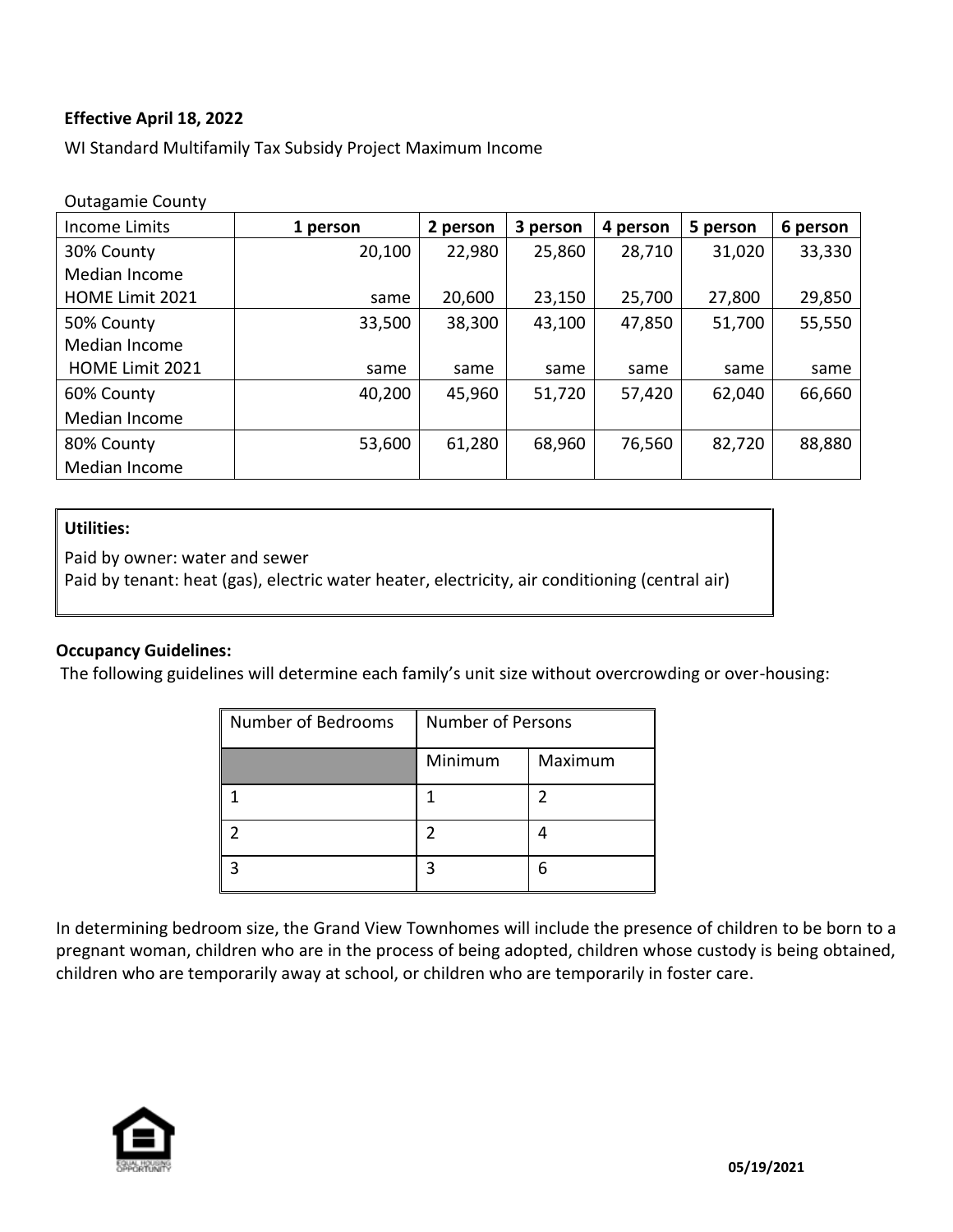|                                                                                                                                                                                                                                                                                                                                                                                                                                                                                       | Time:                 |  |  |  |  |  |
|---------------------------------------------------------------------------------------------------------------------------------------------------------------------------------------------------------------------------------------------------------------------------------------------------------------------------------------------------------------------------------------------------------------------------------------------------------------------------------------|-----------------------|--|--|--|--|--|
| 551 Bluemound Dr--APPLETON, WISCONSIN 54914                                                                                                                                                                                                                                                                                                                                                                                                                                           |                       |  |  |  |  |  |
| <b>Phone:</b> (920) 830-2010 Fax: 830-2019                                                                                                                                                                                                                                                                                                                                                                                                                                            | $H_{\perp}$           |  |  |  |  |  |
| Office Hours: Mon 9-3, Tues 9-4, Wed 9-3, Thurs 9-3 Fri Closed                                                                                                                                                                                                                                                                                                                                                                                                                        |                       |  |  |  |  |  |
| APPLICATION FOR ADMISSION TO GRAND VIEW TOWNHOMES<br>If you need assistance with filling out this application, please contact the office of Grandview Townhomes.<br>Please read and initial:<br>I understand information on this application may at times change. I understand it is my responsibility to contact<br>the office of Grandview Townhomes to update all this information. It is also my responsibility to respond to<br>letters sent to me in updating the waiting list. |                       |  |  |  |  |  |
| The Appleton Housing Authority is not responsible for lost or delayed mail. [[Initial]                                                                                                                                                                                                                                                                                                                                                                                                |                       |  |  |  |  |  |
| <b>Bedroom size:</b> ______one bedroom _______two bedroom<br>three bedroom                                                                                                                                                                                                                                                                                                                                                                                                            |                       |  |  |  |  |  |
|                                                                                                                                                                                                                                                                                                                                                                                                                                                                                       |                       |  |  |  |  |  |
| Applicant Name: First Middle Middle Last Application No.                                                                                                                                                                                                                                                                                                                                                                                                                              |                       |  |  |  |  |  |
| Apt. No. City<br>Number<br>Street                                                                                                                                                                                                                                                                                                                                                                                                                                                     | State Zip             |  |  |  |  |  |
|                                                                                                                                                                                                                                                                                                                                                                                                                                                                                       |                       |  |  |  |  |  |
|                                                                                                                                                                                                                                                                                                                                                                                                                                                                                       |                       |  |  |  |  |  |
|                                                                                                                                                                                                                                                                                                                                                                                                                                                                                       |                       |  |  |  |  |  |
|                                                                                                                                                                                                                                                                                                                                                                                                                                                                                       |                       |  |  |  |  |  |
|                                                                                                                                                                                                                                                                                                                                                                                                                                                                                       |                       |  |  |  |  |  |
|                                                                                                                                                                                                                                                                                                                                                                                                                                                                                       |                       |  |  |  |  |  |
|                                                                                                                                                                                                                                                                                                                                                                                                                                                                                       |                       |  |  |  |  |  |
|                                                                                                                                                                                                                                                                                                                                                                                                                                                                                       |                       |  |  |  |  |  |
| HOUSEHOLD COMPOSITION<br>(List all additional persons including family members)<br>who will be residing at the premises that are not listed above)                                                                                                                                                                                                                                                                                                                                    |                       |  |  |  |  |  |
| <b>SOC. SECURITY#</b><br><b>DATE OF BIRTH</b><br><b>LEGAL NAME</b><br><b>SEX</b>                                                                                                                                                                                                                                                                                                                                                                                                      | <b>RACE ETHNICITY</b> |  |  |  |  |  |
| 1.                                                                                                                                                                                                                                                                                                                                                                                                                                                                                    |                       |  |  |  |  |  |
| 2.                                                                                                                                                                                                                                                                                                                                                                                                                                                                                    |                       |  |  |  |  |  |
| 3.                                                                                                                                                                                                                                                                                                                                                                                                                                                                                    |                       |  |  |  |  |  |
| 4.                                                                                                                                                                                                                                                                                                                                                                                                                                                                                    |                       |  |  |  |  |  |
| 5.                                                                                                                                                                                                                                                                                                                                                                                                                                                                                    |                       |  |  |  |  |  |

**GRAND VIEW TOWNHOMES** Date:

**Race:** 1=American Indian/Alaskan Native, 2=Asian, 3=Black/African American, 4=White/Caucasian, 5=Native Hawaiian/ Other Pacific Islander **Ethnicity:** H=Hispanic/Latino, NH=Non-Hispanic/Latino **HOUSEHOLD CHARACTERISTICS (For HUD Statistical Purposes Only)** 



 **OFFICE ONLY**: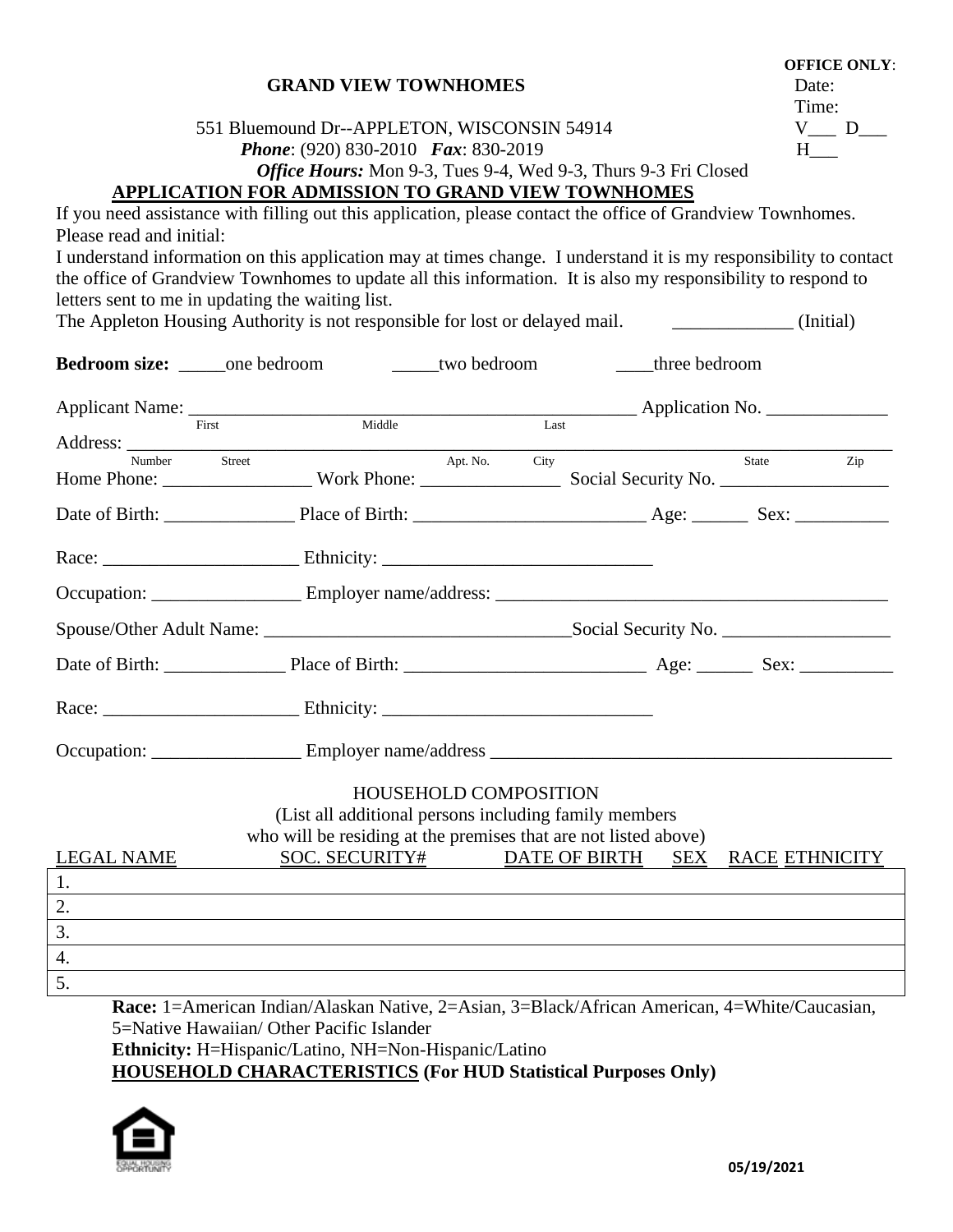# **Please answer Yes or No to ALL questions and answer the questions completely. GENERAL QUESTIONS:**

| criminal activity or violent criminal activity? ___ Yes __ No | 1. Have either you or any other member of your anticipated household ever engaged in any drug related                                                                                                                                |
|---------------------------------------------------------------|--------------------------------------------------------------------------------------------------------------------------------------------------------------------------------------------------------------------------------------|
|                                                               |                                                                                                                                                                                                                                      |
|                                                               | 2. Is any member subject to lifetime sex offender registration? _____ Yes _____ No                                                                                                                                                   |
|                                                               | 3. Do you anticipate any changes in the size of your household within the next 12 months? (Examples: a future<br>spouse, a minor entering the home through adoption, children returning from foster care, etc.) $\Box$ Yes $\Box$ No |
| __ N/A __ Yes _ No If yes, please explain:                    | 4. Will anyone under age 18 listed above live in the unit less than 50% of the next 12 months?                                                                                                                                       |
|                                                               | 5. Is any adult member of your household separated, but not divorced? ___ Yes ___ No                                                                                                                                                 |
| $Yes$ Mo                                                      | 6. Does your household receive, or is it applying to receive, Section 8 rental or voucher assistance?                                                                                                                                |
| <b>STUDENT ELIGIBILITY QUESTIONS:</b>                         |                                                                                                                                                                                                                                      |
| $Yes$ No                                                      | 1. Is ANY ADULT member of your household a part or full time student in an institute of higher education?                                                                                                                            |
|                                                               |                                                                                                                                                                                                                                      |
|                                                               | How do they pay for their education? _____________What is the cost of tuition per semester? _______                                                                                                                                  |
| PEOPLE WE MAY CONTACT IF WE CANNOT REACH YOU                  |                                                                                                                                                                                                                                      |
|                                                               |                                                                                                                                                                                                                                      |
|                                                               |                                                                                                                                                                                                                                      |
| <b>PETS</b>                                                   | Grandview Townhomes allows 1 cat per household. I/we have a pet ___ Yes ___ No. Type: _____________                                                                                                                                  |
| <b>ACCOMODATIONS</b>                                          |                                                                                                                                                                                                                                      |
| Yes<br>$\frac{1}{\sqrt{1-\frac{1}{2}}}$ No                    | Does anyone in household require any type of accommodations to fully utilize our program and services?                                                                                                                               |

If yes, who? \_\_\_\_\_\_\_\_\_\_\_\_\_\_\_\_\_\_\_\_\_\_\_\_\_\_\_\_\_\_ What do they require? \_\_\_\_\_\_\_\_\_\_\_\_\_\_\_\_\_\_\_\_\_\_\_\_\_\_\_\_\_\_\_\_\_\_\_\_\_\_\_\_\_\_\_\_\_\_\_\_\_\_\_\_\_\_\_\_\_\_\_\_\_\_\_\_\_\_\_\_\_\_\_

................. . . Per the tenant selection plan, some households may get preference for units specifically built for their needs. Please indicate if the following definitions apply to any household member:

Homeless: \_\_\_\_\_ Yes \_\_\_\_ No<br>Veteran: \_\_\_\_\_ Yes \_\_\_\_ No Veteran: \_\_\_\_\_\_ Yes \_\_\_\_\_ No Disabled: \_\_\_\_\_ Yes \_\_\_\_ No 

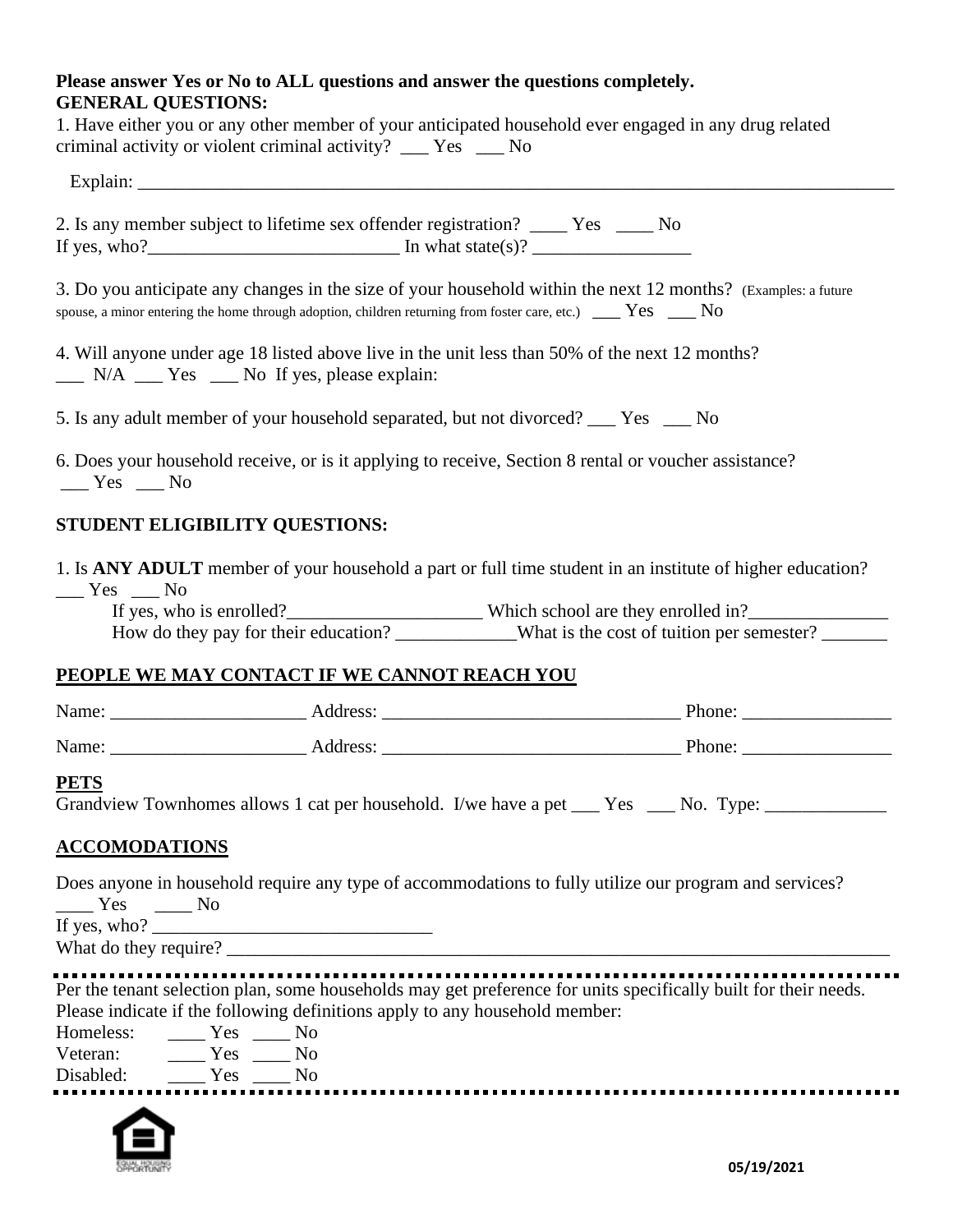# **LANDLORD/HOUSING INFORMATION**

|                                                                                   | Street<br>Number          |                | Apt.<br><b>City</b> | State        | Zip |
|-----------------------------------------------------------------------------------|---------------------------|----------------|---------------------|--------------|-----|
|                                                                                   |                           |                |                     |              |     |
|                                                                                   | month & year              | month $&$ year |                     |              |     |
|                                                                                   |                           |                |                     |              |     |
|                                                                                   |                           |                |                     |              |     |
|                                                                                   | Number Street             |                | Apt. City           | <b>State</b> | Zip |
|                                                                                   |                           |                |                     |              |     |
|                                                                                   | Number Street             | Apt.           | City                | State        | Zip |
|                                                                                   |                           |                |                     |              |     |
|                                                                                   | month & year month & year |                |                     |              |     |
| How did you hear about Grandview Townhomes?                                       |                           |                |                     |              |     |
| Newspaper Friend / Acquaintance                                                   |                           |                |                     |              |     |
| ____ Flyer / Brochure _________ Housing Authority ________ Start Renting Magazine |                           |                |                     |              |     |
|                                                                                   |                           |                |                     |              |     |

#### **APPLICATION REQUEST INFORMATION**

# **This application is for Grandview Townhomes waiting list only.**

### **APPLICANT CERTIFICATION**

*I/We certify that the information given to the Appleton Housing Authority on the household composition, income, net family assets, allowances and deductions are accurate and complete. I/We understand that false statements or information is punishable under state and Federal law. I/We also understand that false statements or information is grounds for termination of housing assistance and termination of tenancy.* 

*I also understand that the Appleton Housing Authority will conduct screening such as, but not limited to; landlord references, criminal background checks, sex offender registry checks, citizenship verification, and credit checks prior to my acceptance of eligibility.*

|            | Date: |
|------------|-------|
| Signature: | Date: |

The Appleton Housing Authority does not discriminate in the admission or access to, or treatment or employment in, its federally assisted programs and activities. If you believe you have been discriminated against, you may call the Fair Housing and Equal Opportunity national Toll-free Hot Line at **800-424-8590**.

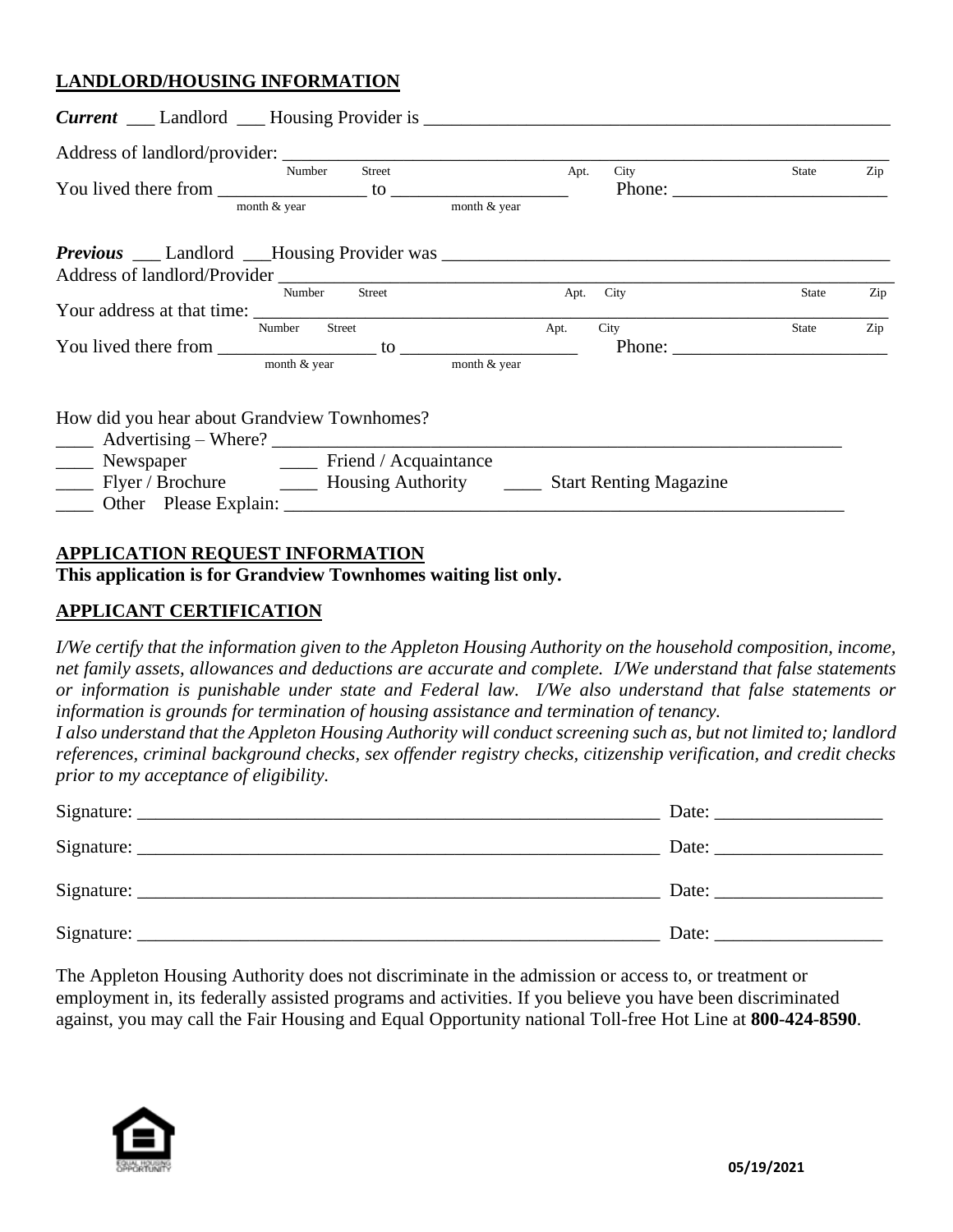### **AHTC Form 305 TENANT INCOME QUESTIONNAIRE**

| To be completed by management: |                                                          |   |                                                 |                                |                                                                                                                             |                             |                                                                                  |
|--------------------------------|----------------------------------------------------------|---|-------------------------------------------------|--------------------------------|-----------------------------------------------------------------------------------------------------------------------------|-----------------------------|----------------------------------------------------------------------------------|
|                                |                                                          |   |                                                 |                                |                                                                                                                             |                             |                                                                                  |
|                                | <b>Initial Certification</b><br>Recertification<br>Other |   |                                                 |                                |                                                                                                                             |                             |                                                                                  |
| HH<br>Mbr<br>#<br>1            |                                                          |   | <b>Last Name</b>                                | First Name &<br>Middle Initial | Relationship to<br>Head<br>of Household<br><b>HEAD</b>                                                                      | Date of Birth<br>(MM/DD/YY) | <b>Social Security</b><br>or Alien Reg. No.                                      |
| $\overline{2}$                 |                                                          |   |                                                 |                                |                                                                                                                             |                             |                                                                                  |
| 3<br>4                         |                                                          |   |                                                 |                                |                                                                                                                             |                             |                                                                                  |
| 5                              |                                                          |   |                                                 |                                |                                                                                                                             |                             |                                                                                  |
|                                |                                                          |   |                                                 |                                | Do you expect any changes to the household in the next twelve months? Y                                                     | N                           |                                                                                  |
|                                |                                                          |   | <b>Income Information</b>                       |                                | that is anticipated to be received in the next 12 months.                                                                   |                             | Identify each source and amount of income currently received by the household or |
|                                | (Circle Y or N)<br>Yes No                                |   |                                                 |                                |                                                                                                                             |                             | Monthly<br>Gross Income                                                          |
| 1                              | Y                                                        | N | fees, tips, bonuses, and/or other compensation. | Name of Employer(s)            | Employment receiving wages, salary, overtime pay, commissions,                                                              |                             | \$                                                                               |
|                                |                                                          |   |                                                 |                                |                                                                                                                             |                             |                                                                                  |
| $\overline{2}$                 | Y                                                        | N | Self employed. (List nature of self employment) |                                |                                                                                                                             |                             | (use net income from<br>business)<br>\$                                          |
| 3                              | Υ                                                        | N |                                                 |                                | Cash contributions of gifts including rent or utility payments,<br>on an ongoing basis from persons not living in the unit. |                             | \$                                                                               |
| 4                              | Υ                                                        | N |                                                 |                                | Unemployment benefits and/or Worker's Compensation.                                                                         |                             | $\frac{1}{2}$                                                                    |
| 5                              | Y                                                        | N | benefits/income.                                |                                | Veteran's Administration, GI Bill, or National Guard/Military                                                               |                             | $\frac{1}{2}$                                                                    |
| 6                              | Υ                                                        | N | Social security payments.                       |                                |                                                                                                                             |                             | $\mathfrak{S}$                                                                   |
| 7                              | Y                                                        | N | Unearned income from family members age 17      |                                | or under (example: Social Security, Trust Fund disbursements, etc.)                                                         |                             | $\frac{1}{2}$                                                                    |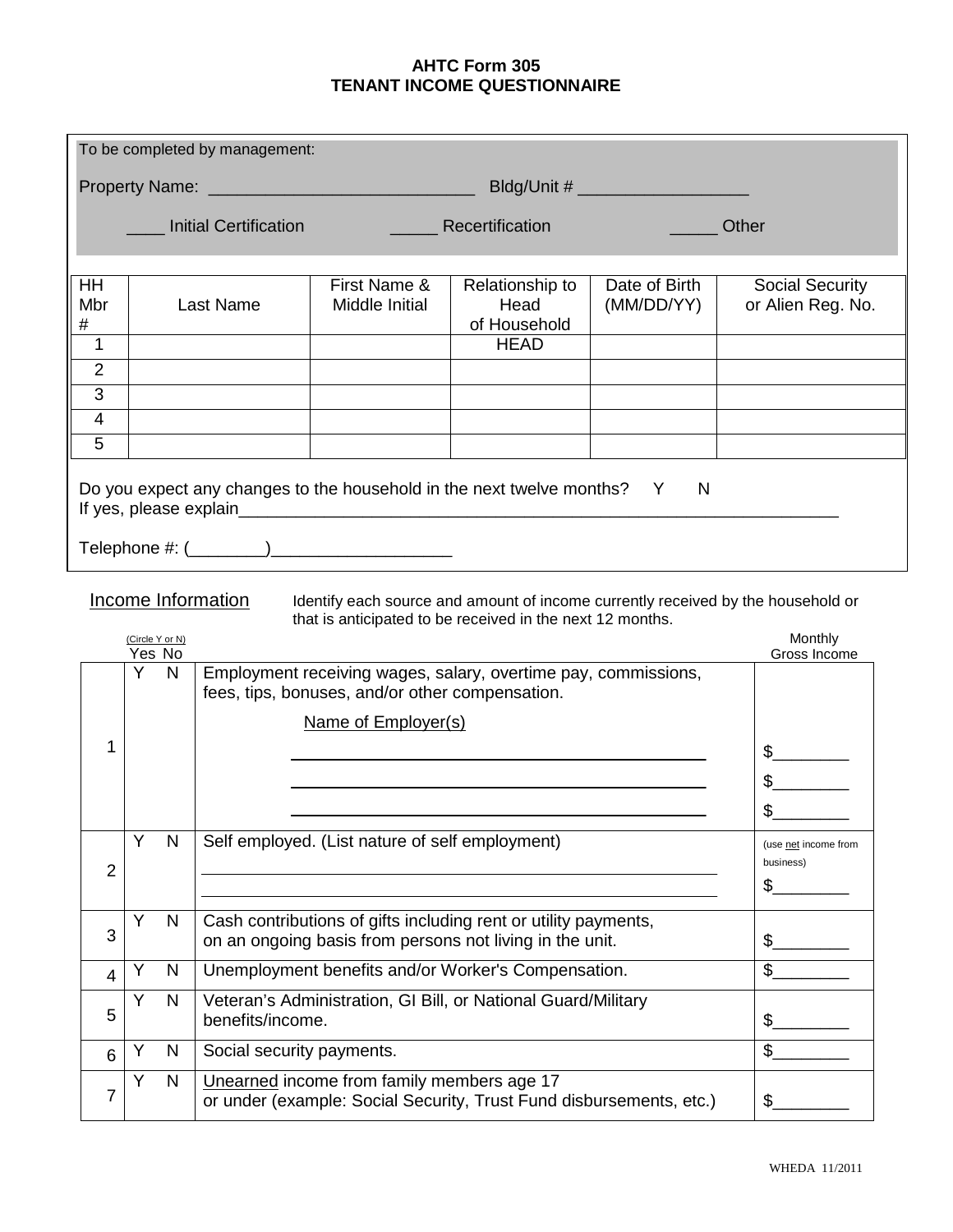| 8  | Υ | N            | Supplemental Security Income (SSI).                                                                                                                      |                         |
|----|---|--------------|----------------------------------------------------------------------------------------------------------------------------------------------------------|-------------------------|
| 9  | Υ | $\mathsf{N}$ | Disability or death benefits other than Social Security.                                                                                                 | $\mathbb{S}$            |
| 10 | Υ | N            | Public Assistance (examples: TANF, AFDC, W2)                                                                                                             | $\frac{1}{2}$           |
| 11 | Y | N            | Periodic payments from trusts, annuities, inheritance,<br>retirement funds or pensions, insurance policies, or lottery winnings.<br>If yes, list sources | \$                      |
| 12 | Y | N            | Income from real or personal property. (examples: rental income,                                                                                         | (use net earned income) |
|    |   |              | mortgage or tax payments paid by third-party)                                                                                                            | \$                      |
| 13 | Υ | $\mathsf{N}$ | Alimony/spousal maintenance payments.                                                                                                                    |                         |
|    | Y | ${\sf N}$    | I am entitled to receive Child Support payments.                                                                                                         |                         |
|    |   |              | If yes, then answer the following:                                                                                                                       |                         |
|    | Y | N            | a. I am currently receiving child support payments                                                                                                       | \$                      |
|    | Y | N            | b. I am not receiving any child support payments but it is court                                                                                         |                         |
| 14 | Y | N            | ordered that I do.<br>Circle one:<br>1) I am not pursuing the payments for the following reasons:                                                        |                         |
|    |   |              | 2) I am making efforts to collect the child support owed to me.<br>List efforts being made:                                                              |                         |
| 15 | Υ | N            | Section 8 rental assistance.                                                                                                                             |                         |
| 16 | Y | N            | Income from a source other than those listed above. (Including Student<br>Grants, Scholarships, etc.)<br>If yes, list sources:<br>1)<br>2)               | \$                      |
|    |   |              |                                                                                                                                                          |                         |

Asset information Identify each asset, its value and rate of interest currently held by the household.

|    | (Circle Y or N) |     |                      | Cash Value/ |               |
|----|-----------------|-----|----------------------|-------------|---------------|
|    | Yes             | No. |                      | Balance     | Interest Rate |
|    | v               | N   | Checking account(s). |             |               |
|    |                 |     | If yes, list bank(s) |             |               |
| 17 |                 |     |                      | \$          | %             |
|    |                 |     | 2)                   |             | %             |
|    | v               | N   | Savings account(s).  |             |               |
| 18 |                 |     | If yes, list bank(s) |             |               |
|    |                 |     | $\mathbf{1}$         | S.          | %             |
|    |                 |     | 2)                   |             | $\%$          |
|    |                 |     |                      |             |               |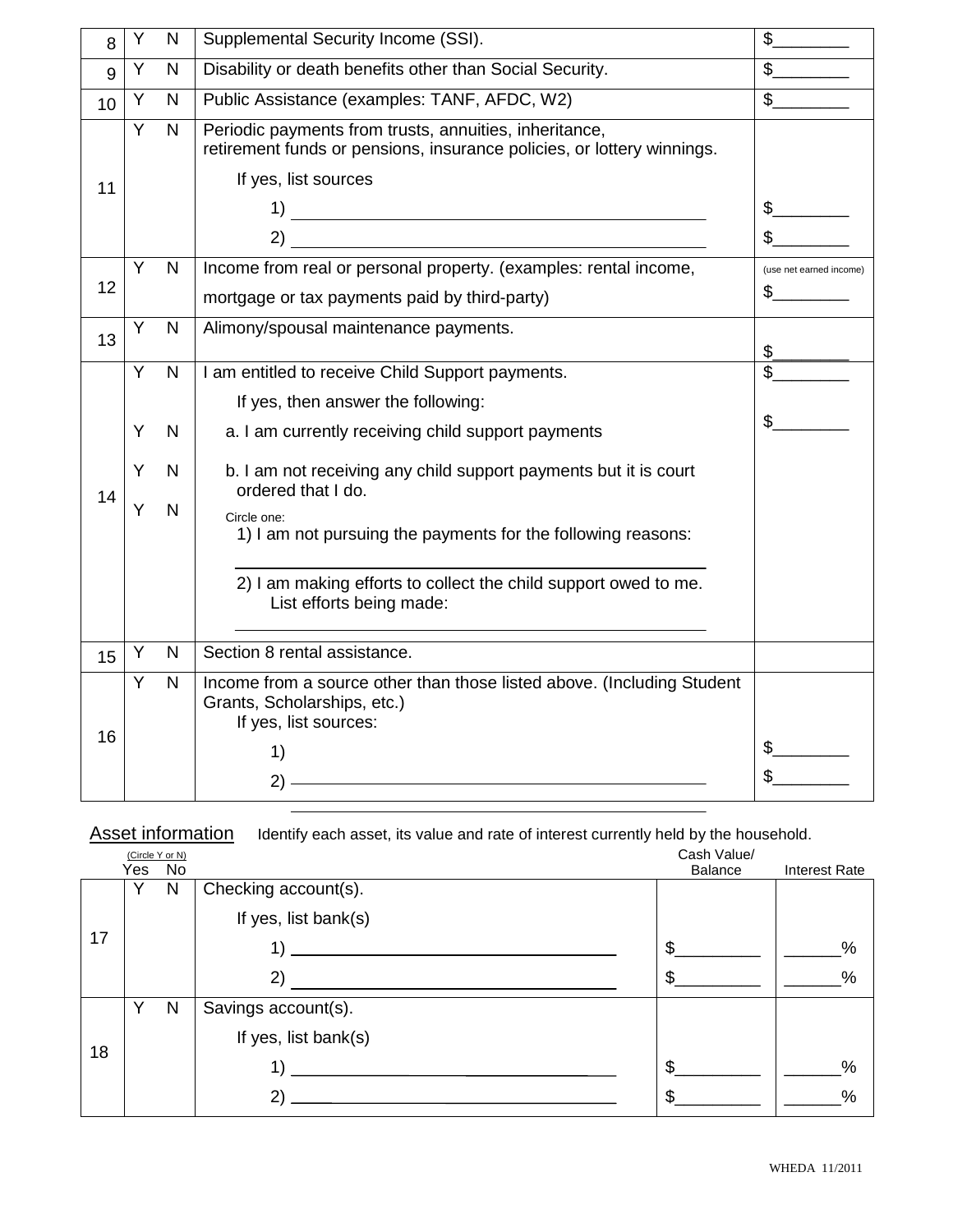|    | Y | $\mathsf{N}$ | Certificates of Deposit (CD) or Money Market<br>Account(s).                                                                                                                                                                                                                                                                                                                          |                |                                                                                                                                                                                                                                                                                                                                                                                                                                                         |
|----|---|--------------|--------------------------------------------------------------------------------------------------------------------------------------------------------------------------------------------------------------------------------------------------------------------------------------------------------------------------------------------------------------------------------------|----------------|---------------------------------------------------------------------------------------------------------------------------------------------------------------------------------------------------------------------------------------------------------------------------------------------------------------------------------------------------------------------------------------------------------------------------------------------------------|
|    |   |              | If yes, list sources/bank names                                                                                                                                                                                                                                                                                                                                                      |                |                                                                                                                                                                                                                                                                                                                                                                                                                                                         |
| 19 |   |              |                                                                                                                                                                                                                                                                                                                                                                                      | $\frac{1}{2}$  | $\%$                                                                                                                                                                                                                                                                                                                                                                                                                                                    |
|    |   |              |                                                                                                                                                                                                                                                                                                                                                                                      | $\frac{1}{2}$  | $\%$<br>$\frac{1}{2}$                                                                                                                                                                                                                                                                                                                                                                                                                                   |
|    |   |              |                                                                                                                                                                                                                                                                                                                                                                                      | $\frac{1}{2}$  | $\%$<br>$\frac{1}{2} \left( \frac{1}{2} \right)^2 + \frac{1}{2} \left( \frac{1}{2} \right)^2 + \frac{1}{2} \left( \frac{1}{2} \right)^2 + \frac{1}{2} \left( \frac{1}{2} \right)^2 + \frac{1}{2} \left( \frac{1}{2} \right)^2 + \frac{1}{2} \left( \frac{1}{2} \right)^2 + \frac{1}{2} \left( \frac{1}{2} \right)^2 + \frac{1}{2} \left( \frac{1}{2} \right)^2 + \frac{1}{2} \left( \frac{1}{2} \right)^2 + \frac{1}{2} \left( \frac{1}{2} \right)^2 +$ |
|    | Y | $\mathsf{N}$ | Revocable trust(s).                                                                                                                                                                                                                                                                                                                                                                  |                |                                                                                                                                                                                                                                                                                                                                                                                                                                                         |
|    |   |              | If yes, list bank(s)                                                                                                                                                                                                                                                                                                                                                                 |                |                                                                                                                                                                                                                                                                                                                                                                                                                                                         |
| 20 |   |              |                                                                                                                                                                                                                                                                                                                                                                                      | $\frac{1}{2}$  | %<br>$\frac{1}{2}$                                                                                                                                                                                                                                                                                                                                                                                                                                      |
|    |   |              | $\overline{a}$ $\overline{a}$ $\overline{a}$ $\overline{a}$ $\overline{a}$ $\overline{a}$ $\overline{a}$ $\overline{a}$ $\overline{a}$ $\overline{a}$ $\overline{a}$ $\overline{a}$ $\overline{a}$ $\overline{a}$ $\overline{a}$ $\overline{a}$ $\overline{a}$ $\overline{a}$ $\overline{a}$ $\overline{a}$ $\overline{a}$ $\overline{a}$ $\overline{a}$ $\overline{a}$ $\overline{$ | $\frac{1}{2}$  | $\frac{0}{0}$                                                                                                                                                                                                                                                                                                                                                                                                                                           |
|    | Y | N            | Real estate.                                                                                                                                                                                                                                                                                                                                                                         |                |                                                                                                                                                                                                                                                                                                                                                                                                                                                         |
|    |   |              | If yes, provide description                                                                                                                                                                                                                                                                                                                                                          |                |                                                                                                                                                                                                                                                                                                                                                                                                                                                         |
| 21 |   |              |                                                                                                                                                                                                                                                                                                                                                                                      | $\frac{1}{2}$  |                                                                                                                                                                                                                                                                                                                                                                                                                                                         |
|    |   |              |                                                                                                                                                                                                                                                                                                                                                                                      | $\frac{1}{2}$  |                                                                                                                                                                                                                                                                                                                                                                                                                                                         |
|    | Y | N            | Stocks, Bonds, or Treasury Bills.                                                                                                                                                                                                                                                                                                                                                    |                |                                                                                                                                                                                                                                                                                                                                                                                                                                                         |
|    |   |              | If yes, list sources/bank names                                                                                                                                                                                                                                                                                                                                                      |                |                                                                                                                                                                                                                                                                                                                                                                                                                                                         |
| 22 |   |              |                                                                                                                                                                                                                                                                                                                                                                                      |                | %<br>$\overline{\phantom{a}}$                                                                                                                                                                                                                                                                                                                                                                                                                           |
|    |   |              |                                                                                                                                                                                                                                                                                                                                                                                      | $\frac{1}{2}$  | $\frac{0}{0}$<br>$\frac{1}{2}$                                                                                                                                                                                                                                                                                                                                                                                                                          |
|    |   |              |                                                                                                                                                                                                                                                                                                                                                                                      |                |                                                                                                                                                                                                                                                                                                                                                                                                                                                         |
|    | Y | N            | IRA / Lump Sum Pension / Retirement /<br>Keogh / 401(K) Account, etc.                                                                                                                                                                                                                                                                                                                |                |                                                                                                                                                                                                                                                                                                                                                                                                                                                         |
| 23 |   |              | If yes, list sources/bank(s)                                                                                                                                                                                                                                                                                                                                                         |                |                                                                                                                                                                                                                                                                                                                                                                                                                                                         |
|    |   |              | 1)                                                                                                                                                                                                                                                                                                                                                                                   | $\mathfrak{S}$ | $\frac{0}{0}$                                                                                                                                                                                                                                                                                                                                                                                                                                           |
|    |   |              | $\overline{2}$ )                                                                                                                                                                                                                                                                                                                                                                     | \$             | $\%$                                                                                                                                                                                                                                                                                                                                                                                                                                                    |
|    | Y | N            | Whole life insurance policy.                                                                                                                                                                                                                                                                                                                                                         |                |                                                                                                                                                                                                                                                                                                                                                                                                                                                         |
|    |   |              | If yes, how many policies ________                                                                                                                                                                                                                                                                                                                                                   |                |                                                                                                                                                                                                                                                                                                                                                                                                                                                         |
| 24 |   |              | <b>List Sources</b>                                                                                                                                                                                                                                                                                                                                                                  |                |                                                                                                                                                                                                                                                                                                                                                                                                                                                         |
|    |   |              | 1)                                                                                                                                                                                                                                                                                                                                                                                   | $\frac{1}{2}$  | $\%$                                                                                                                                                                                                                                                                                                                                                                                                                                                    |
|    |   |              | 2)                                                                                                                                                                                                                                                                                                                                                                                   | $\mathfrak{S}$ | $\%$                                                                                                                                                                                                                                                                                                                                                                                                                                                    |
|    |   |              |                                                                                                                                                                                                                                                                                                                                                                                      |                |                                                                                                                                                                                                                                                                                                                                                                                                                                                         |
| 25 | Y | N            | More than \$500 cash on hand.                                                                                                                                                                                                                                                                                                                                                        | $\mathbb{S}$   |                                                                                                                                                                                                                                                                                                                                                                                                                                                         |
|    | Y | $\mathsf{N}$ | Items held as an investment (antique car, coin<br>collection, etc.)                                                                                                                                                                                                                                                                                                                  |                |                                                                                                                                                                                                                                                                                                                                                                                                                                                         |
|    |   |              | If yes, list items                                                                                                                                                                                                                                                                                                                                                                   |                |                                                                                                                                                                                                                                                                                                                                                                                                                                                         |
| 26 |   |              | the control of the control of the control of the control of the control of the control of                                                                                                                                                                                                                                                                                            | $\frac{2}{2}$  |                                                                                                                                                                                                                                                                                                                                                                                                                                                         |
|    |   |              |                                                                                                                                                                                                                                                                                                                                                                                      |                |                                                                                                                                                                                                                                                                                                                                                                                                                                                         |
|    | Y | $\mathsf{N}$ | Safe deposit box.                                                                                                                                                                                                                                                                                                                                                                    |                |                                                                                                                                                                                                                                                                                                                                                                                                                                                         |
| 27 |   |              | If yes, list contents                                                                                                                                                                                                                                                                                                                                                                |                |                                                                                                                                                                                                                                                                                                                                                                                                                                                         |
|    |   |              |                                                                                                                                                                                                                                                                                                                                                                                      | \$             |                                                                                                                                                                                                                                                                                                                                                                                                                                                         |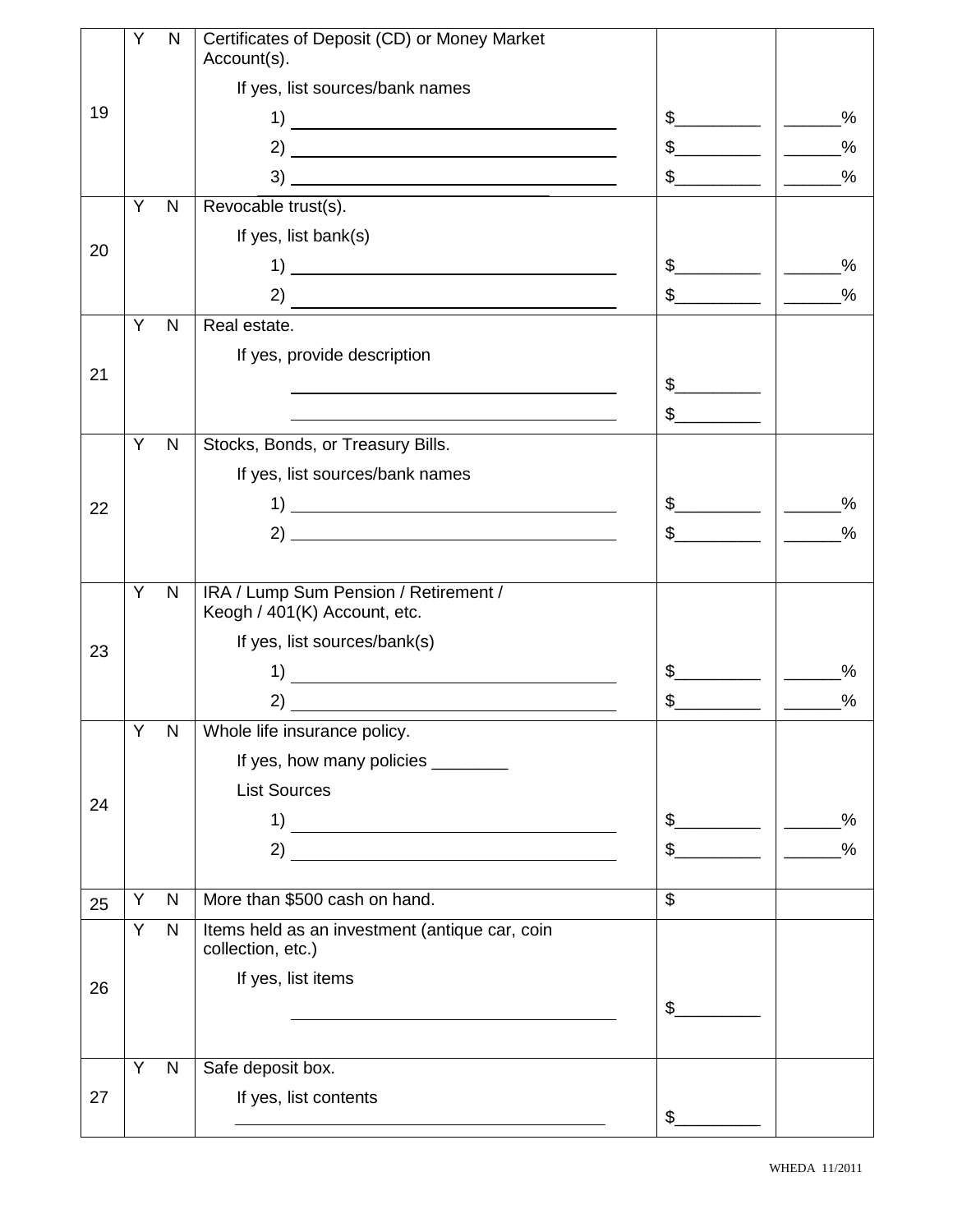| 28 | N | Disposed of assets (i.e. gave away money / assets) for<br>less than the fair market value in the past 2 years. |  |
|----|---|----------------------------------------------------------------------------------------------------------------|--|
|    | N | Income from assets or sources other than those<br>listed above.                                                |  |
| 29 |   | If yes, list type(s) below                                                                                     |  |

# **Student Status**

|    | (Circle Y or N) |              |                                                                                                   |
|----|-----------------|--------------|---------------------------------------------------------------------------------------------------|
|    | Yes.            | No.          |                                                                                                   |
|    | Y               | N.           | Does the household consist of persons who have been (in the past year) or who are                 |
| 30 |                 |              | all part-time or full-time students (1 <sup>st</sup> grade and higher. Examples: Elementary, High |
|    |                 |              | School, College/University, trade school, etc.)?                                                  |
|    | Y               | <sub>N</sub> | Does anyone in your household anticipate becoming a full-time student household in                |
| 31 |                 |              | the next 12 months?                                                                               |
|    |                 |              |                                                                                                   |
|    |                 |              | If you answered yes to either question 30 or 31, are you:                                         |
|    | Y               | <sup>N</sup> | Receiving assistance under Title IV of the Social Security Act (AFDC/TANF)                        |
|    |                 |              |                                                                                                   |
|    | Υ               | N            | Enrolled in a job training program receiving assistance through the Job                           |
|    |                 |              | Training Participation Act (JTPA) or other similar program                                        |
|    |                 |              |                                                                                                   |
|    | Υ               | N            | Married and entitled to file a joint tax return                                                   |
|    |                 |              |                                                                                                   |
| 32 | Υ               | N            | Are you a single parent who is not claimed as a dependent of any other                            |
|    |                 |              |                                                                                                   |
|    |                 |              | person?                                                                                           |
|    | Y               |              |                                                                                                   |
|    |                 | N            | Are any of the children in the household claimed as a dependent of any person                     |
|    |                 |              | other than the parent(s)?                                                                         |
|    |                 |              |                                                                                                   |
|    | Y               | N            | Any student formally received Foster Care Assistance                                              |
|    |                 |              |                                                                                                   |

**UNDER PENALTIES OF PERJURY, I CERTIFY THAT THE INFORMATION PRESENTED ON THIS FORM IS TRUE AND ACCURATE TO THE BEST OF MY/OUR KNOWLEDGE. THE UNDERSIGNED FURTHER UNDERSTANDS THAT PROVIDING FALSE REPRESENTATIONS HEREIN CONSTITUTES AN ACT OF FRAUD. FALSE, MISLEADING OR INCOMPLETE INFORMATION WILL RESULT IN THE DENIAL OF APPLICATION OR TERMINATION OF THE LEASE AGREEMENT.** 

| PRINTED NAME OF APPLICANT/TENANT                 | SIGNATURE OF APPLICANT/TENANT | <b>DATE</b> |
|--------------------------------------------------|-------------------------------|-------------|
| PRINTED NAME OF APPLICANT/TENANT                 | SIGNATURE OF APPLICANT/TENANT | <b>DATE</b> |
| WITNESSED BY (SIGNATURE OF OWNER/REPRESENTATIVE) | <b>DATE</b>                   |             |